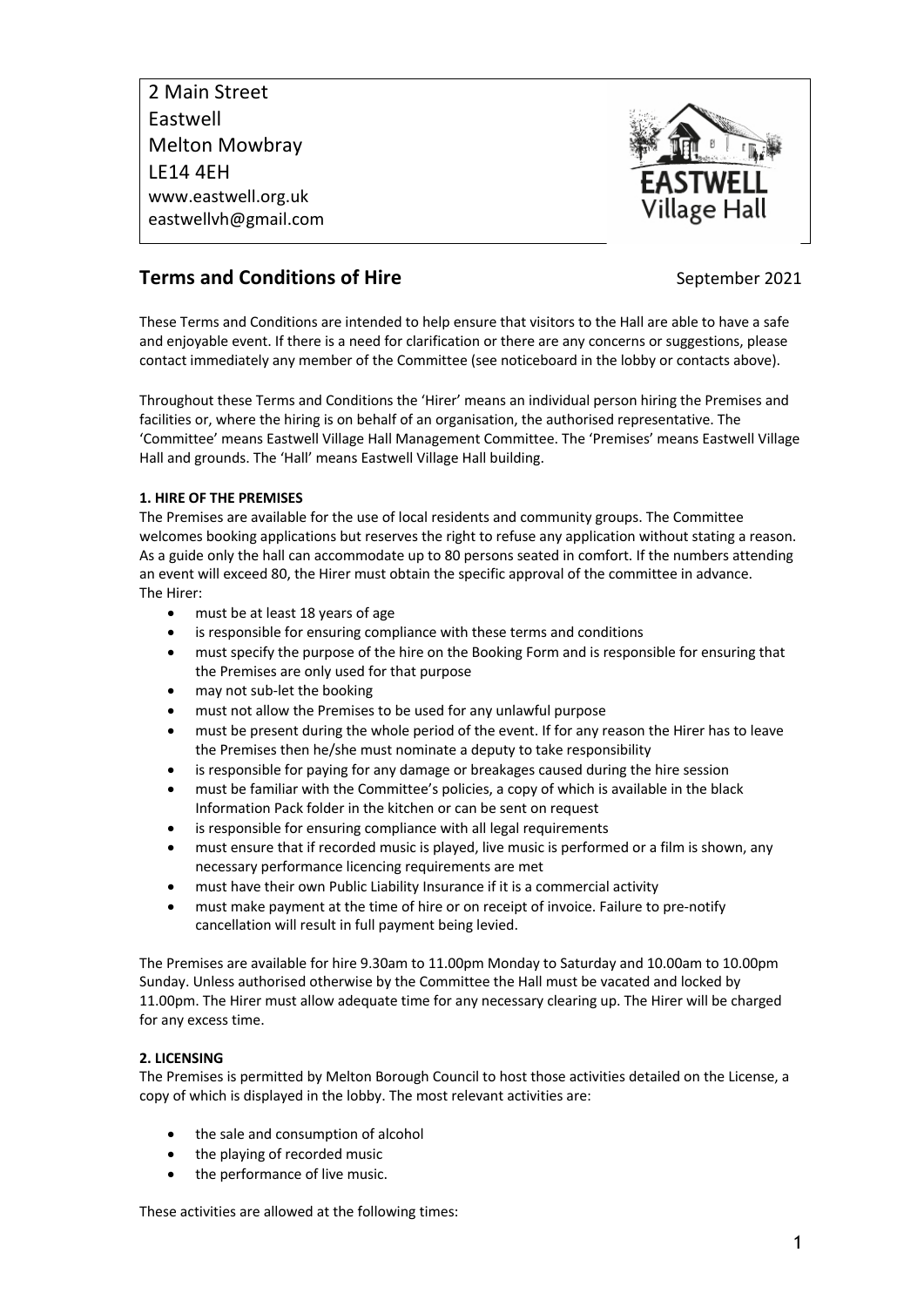Monday to Friday: 10.00am – 2.00pm and 4.00pm - 11.00pm Saturday: Noon - 2.00pm and 4.00pm - 11.00pm Sunday: Noon - 2.00pm and 6.00pm - 10.00pm New Year's Eve to New Year's Day: 10.00am - 1.30am

## **3. USE OF THE PREMISES**

The Committee's aim is to ensure that the Premises are maintained to a safe, high standard for the benefit of all users. The Hirer shall allow building access to the Committee or their agents at any time, and comply with any instructions that support these Terms and Conditions. Ad hoc inspections by the Committee may be carried out at any time without notice. The Hirer will only use the premises for the purpose of the hire specified on the Booking Form.

## **3.1 Keys**

Keyholders are restricted to serving Committee members. Where the keysafe is used the Hirer must not divulge the code to any other person without the Committee's agreement.

## **3.2 Equipment**

All equipment belonging to the Committee must be used responsibly and in accordance with the manufacturers' instructions. 'Equipment' includes all:

- audiovisual components
- kitchen appliances and equipment
- fittings and fixtures
- furniture.

Under no circumstances can any such equipment or property be removed from the Premises.

If the hiring includes use of the equipment the Hirer will ensure that whoever is operating it will familiarise herself/himself before the hire period. The Secretary or other Committee member should be contacted to arrange this.

The Committee accepts no responsibility or liability for any damage caused to any equipment brought onto the Premises by the Hirer. Such equipment may only be left on the Premises with the written permission of the Committee and any resulting damage is the Hirer's responsibility. The Committee reserves the right to request the Hirer to remove equipment at any time.

## **3.3 Breakages/Damage/Injury**

The Committee reserves the right to make an additional charge or retain any breakage deposit paid to meet the cost of replacement of broken items, or reparation of the building. Any damage or breakages that occur during the period of hire must be reported in the message book located in the kitchen and also brought to the attention of the Duty Keyholder as soon as possible (contact number on the internal noticeboard).

The Committee shall not be liable for any loss or damage to any property, nor loss, damage or injury to any persons using the facilities during the hiring, arising from any cause, unless it is attributable to the Committee's negligence. The Hirer will indemnify the Committee against loss, damage or injury, howsoever caused. It is recommended that the Hirer insure herself/himself against any such possibilities. Commercial or business individuals and organisations must have their own public liability insurance.

Chairs and tables must be moved and placed carefully so that the floors and walls are not damaged. To protect the floor, appropriate footwear must be worn in the building and stiletto heels should be avoided. To reduce the risk of damage, wax crayons, paint, marker pens and similar implements that could cause marks should not be brought onto the Premises without the Committee's agreement. No lights, decorations or other items can be attached to the walls without Committee approval.

Ball games are not allowed inside the building unless agreed by the Committee. Lighted candles, fireworks or similar, or any other naked flames are not permitted.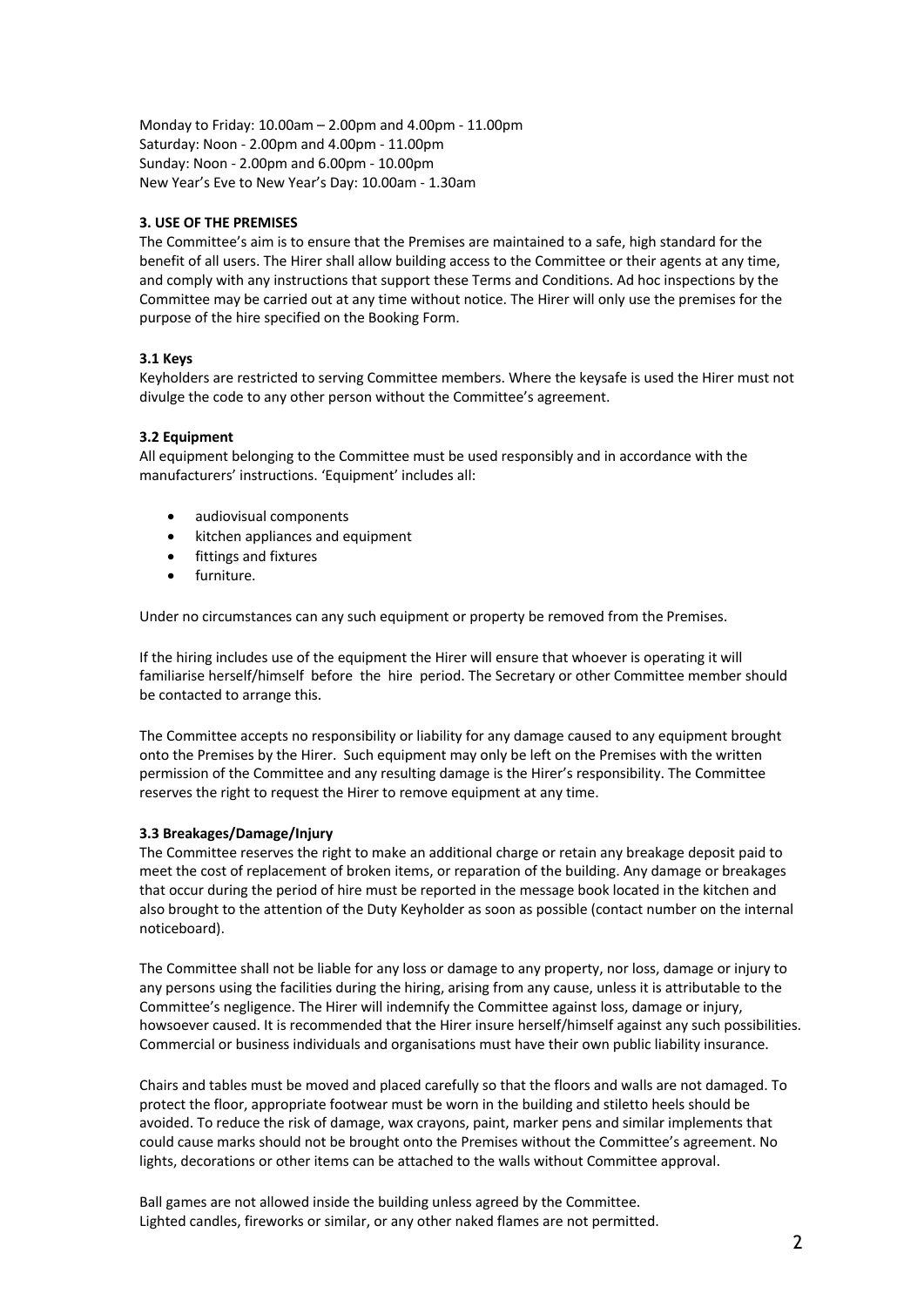The use of laser beams is not permitted, except for low powered lasers used specifically for talks, presentations and similar activities.

Bouncy castles are not allowed inside the Hall.

No animals, except support dogs, are allowed in the building without permission of the Committee. The Premises are non-smoking and the Hirer is responsible for ensuring that this is observed.

#### **3.4 Noise and Nuisance**

The Hirer shall ensure that noise levels are kept at an acceptably low level in order to avoid nuisance to neighbours. This includes noise levels upon arrival and departure from the Premises. External doors and windows should be kept shut where noise levels are sufficiently high to cause disturbance. Noise levels may be checked during the period of hire and failure to remain within reasonable levels will result in the full loss of deposit and a possible immediate closure of the event.

The Hirer is responsible for ensuring that minimal noise is made by their guests on arrival and departure. Loud conversation and the slamming of car doors cause particular annoyance.

#### **3.5 Supervision**

The Hirer is responsible for the supervision of behaviour and safety of all persons attending the event and the care of the Premises, including the fabric and contents. This includes supervision of car parking to avoid obstruction of the highways.

Sufficient competent adult supervisors (over 21 years of age) must be in attendance at all times during the hiring. For adult to child ratios for supervising or working with children, and other minimum requirements, the Hirer must ensure that current national standards are observed. It is strongly recommended that the Hirer familiarises her/himself with such standards eg **www.nspcc.org.uk** in advance of the booking. Children must not be allowed to run around in other parts of the building or outside and must be supervised by a parent or guardian at all times.

For adult groups a minimum 1 supervisor for every 50 persons present is required.

## **3.6 Child Protection**

The Hirer is responsible for safeguarding the welfare and interests of all children who use the Hall and surrounding area for the duration of the hire period. The Hirer may be asked to certify that s/he or the hiring organisation has a child protection policy or that the activity does not require one. The Hirer may be asked to supply or show the relevant child protection policy. This stipulation also applies to activities involving vulnerable adults. The Village Hall has its own Safeguarding Children and Vulnerable Adults Policy a copy of which is available in the Information Pack located in the Kitchen.

The Hirer is responsible for ensuring that for any activities that include children:

- the provisions of the Children's Act 1989 and all subsequent legislation are complied with
- only fit and proper persons have access to the children or vulnerable adults
- there are appropriate numbers to supervise them
- no alcohol is sold to children under 18 years of age this is a criminal offence.

The Hirer will ensure that the British Board of Film Classification's age classifications are adhered to and that no child is admitted to an inappropriate film or show. It is strongly recommended that the Hirer refers to the BBFCinsight website for clarification, especially with regard to films classified 12A and video works classified 12.

## **3.7 Health and Safety**

Nothing must be done that will endanger the safety of people or render invalid the insurance policies relating to the Hall or its contents. A copy of the insurance policies is available on request.

The Hirer must report all accidents involving personal injury to the Committee and, as necessary, to the appropriate Statutory Authority, as soon as possible. This also applies to the failure of equipment belonging to the Hall or brought in by the Hirer. A first aid kit is situated in the kitchen, along with an accident book that must be completed if any accident occurs.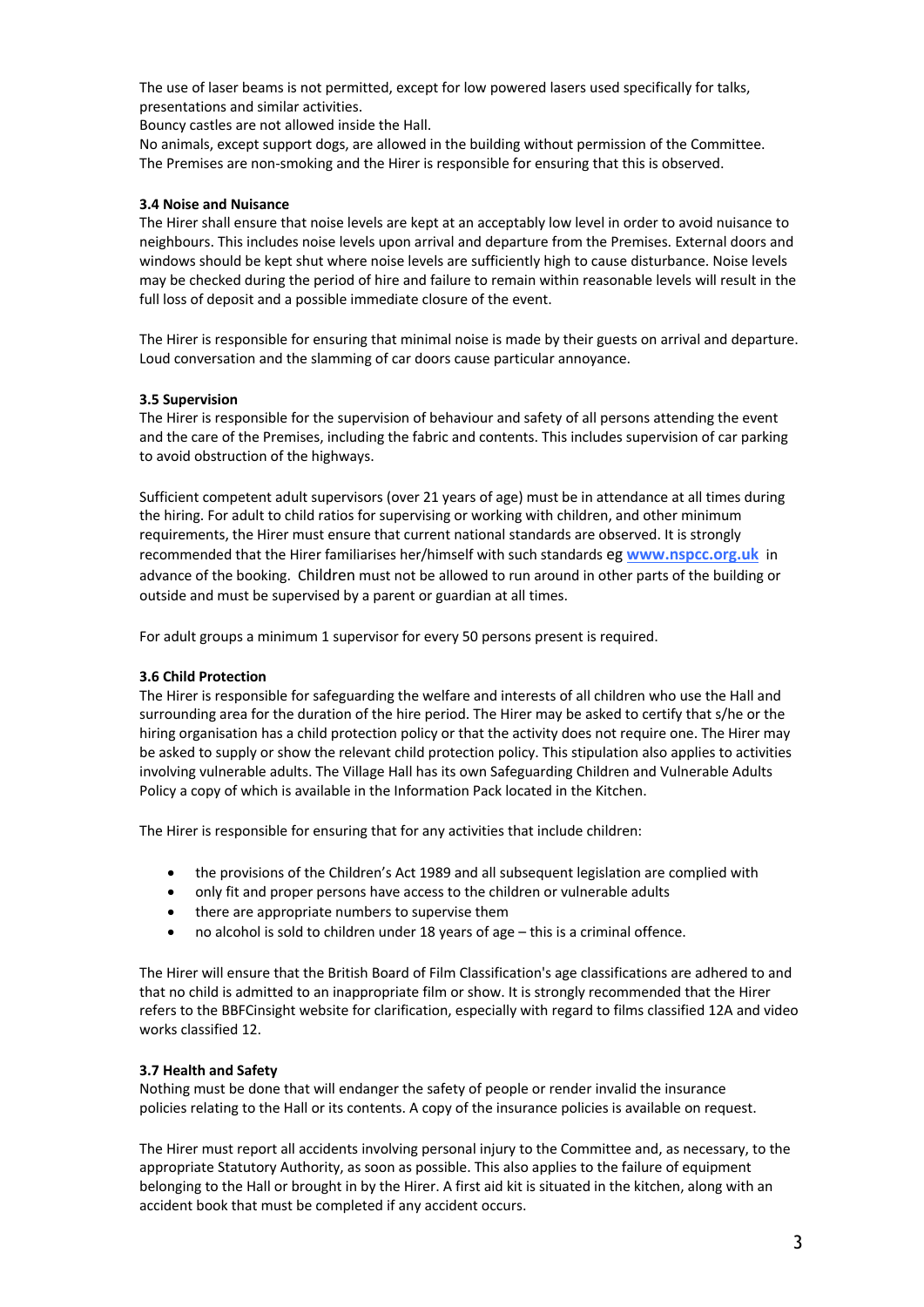The Hirer is responsible for ensuring that all group members are made aware of the **Fire Evacuation Plan** and **In the Event of Fire** notice, both displayed on the internal noticeboard. This includes any people with disabilities who might require assisted escape.

The Hirer acknowledges that s/he is fully aware of the following matters, full details of which are in the black Information Pack folder located in the kitchen:

- the action to be taken in the event of fire this includes calling the Fire Service, evacuating the Premises and ensuring that disabled people are accommodated
- the location and use of fire equipment
- the location of fire exit routes and the need to keep them clear
- the method of operation of fire escape door fastenings
- an understanding of the importance of keeping all internal fire doors closed
- the need to keep the patio fire exit door unlocked when the Hall is occupied.

In advance of the hire period the Hirer shall check the following items:

- that all fire escape routes are free of obstruction and can be safely used
- that all internal fire doors are not wedged open when not in frequent use
- that all fire exit signs are illuminated
- that the patio fire exit door is unlocked.

The Hirer is responsible for ensuring that any electrical, or other equipment bought on to the Premises is in good working order, has a valid electrical test certificate and is used in a safe manner.

## **3.8 Food and Drink**

See also Licensing requirements in (2) above. It is not permitted to bring alcoholic drink onto the Premises without the permission of the Committee.

If the Hirer wishes to bring alcoholic drink onto the Premises, a charge may be made, based on the number of adults over 18 years of age attending the event. The Committee's glasses and crockery may be used at no extra cost.

If use of the bar is included in the hire, a charge will be made for Committee staffing, no drinks may be brought on to the premises, and only drinks purchased from the bar may be consumed. For current charges see the Hire Charges page on the Village Hall website.

Children are not allowed behind the bar and the Hirer is reminded that it is a criminal offence to sell alcohol to children under 18 years of age.

Children are not allowed in the kitchen and particular care must be taken when using any kitchen or cooking equipment. No flambé cooking is allowed. All unused food is to be taken away by the Hirer. Any food left in the kitchen will be disposed of the following morning. If preparing, or serving food, the Hirer shall ensure that all relevant food health and hygiene regulations are observed.

## **3.9 Gaming**

The Hirer shall ensure that nothing is done on the Premises in contravention of the laws relating to gaming, betting or lotteries.

## **3.10 On Leaving**

The Hirer is responsible for leaving the building and its surroundings in the condition in which it was provided. This includes ensuring that all floors and surfaces are cleaned of any spilled liquids and floors swept if necessary. If it is necessary to carry out a cleaning after the Hire, a charge will be made accordingly.

Any equipment moved from its usual storage position must be neatly stored back in its original position. All decorations must be removed at the end of the hire period. Any left will be disposed off and a charge may be levied. All waste material including paper, cardboard, glass, plastic, and cans must be taken away in the black bags provided.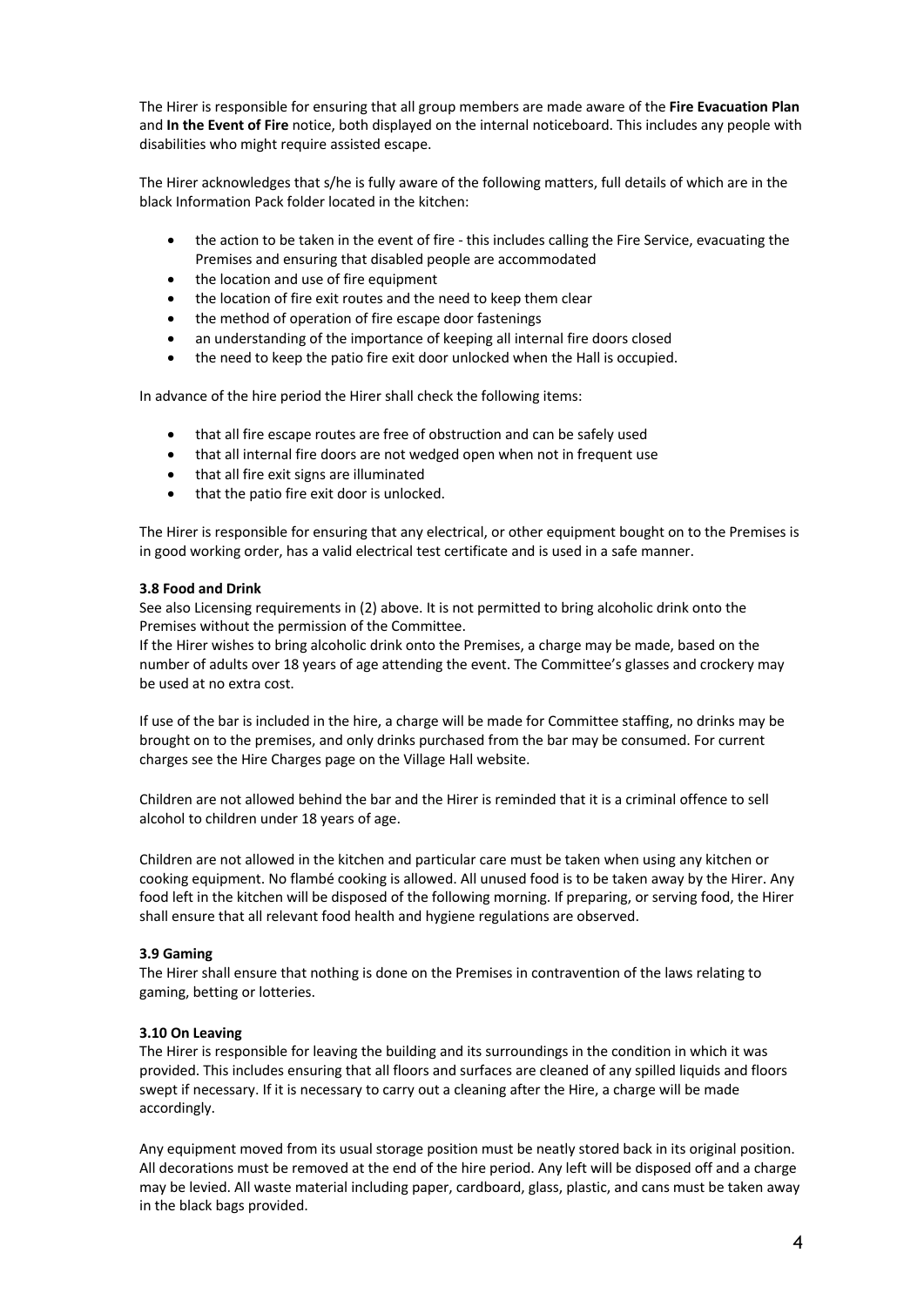All lights must be turned off, all taps turned off and all doors and windows secured. Unless directed otherwise, all lockable doors and windows must be locked. Means of exit is either via the patio door or the front door, both of which must be securely locked.

## **4. OUTSIDE**

## **4.1 Play area**

The aim of the outdoor play area is to provide fun and enjoyment, but CHILDREN MUST BE SUPERVISED AT ALL TIMES by a parent or competent person. It is the Hirer's responsibility to ensure that the gates are kept securely shut and that children do not leave the area unless accompanied by a competent person. The equipment is designed for children under the age of 12 and the Hirer must not allow persons older than this to use it. When the Hall is being used for classes children must not use the patio area.

## **4.2 Car Parking**

A parking area for Blue Badge holders is located at the rear of the hall. If not required, it may be used ONLY by activity organisers. For SAFETY reasons all other visitors are asked not to park on either side of the road in front of the Hall i.e. between Stathern Road/Hall Lane and the lane to the side of the Hall. The Hirer must make individuals aware of this and ensure that they comply. Driveways and the highway must not be obstructed, and vehicles should not be parked on the grass verges, kerbs or pavements. Due consideration to neighbours' interests must be given at all times.

## **5. MISCELLANEOUS**

## **5.1 Signage**

The Hirer will remove any sign that s/he has displayed outside or inside the Premises.

## **5.2 Advertising**

Any advertising of events must be in accordance with the law and in accordance with these terms and conditions of hire.

## **5.3 Smoking**

Smoking is not permitted anywhere on or in the Premises.

## **5.4 Upstairs**

The Hirer will ensure that no-one in her/his group uses the stairs leading from the Storage Room. It is particularly important that children do not access this area.

## **5.5 Closing Procedure**

In the Kitchen:

- ensure boiling water tap, dishwasher, oven/hob are switched off at the appliance
- ensure all lights are switched off
- ensure that serving hatch is fully down
- close kitchen door

## In the WCs:

- ensure all taps are turned off
- ensure all lights are switched off
- close all doors

## In the Lobby:

- ensure the front doors are locked
- ensure the light is switched off

## In the Store Room:

- ensure the light is switched off
- ensure that access to Fire Exits is not blocked

## In the Main Hall:

- ensure all lights are switched off
- check that all green emergency lighting is illuminated report any failures to the Duty Keyholder
- if the heating thermostat has been adjusted, return it to its original setting